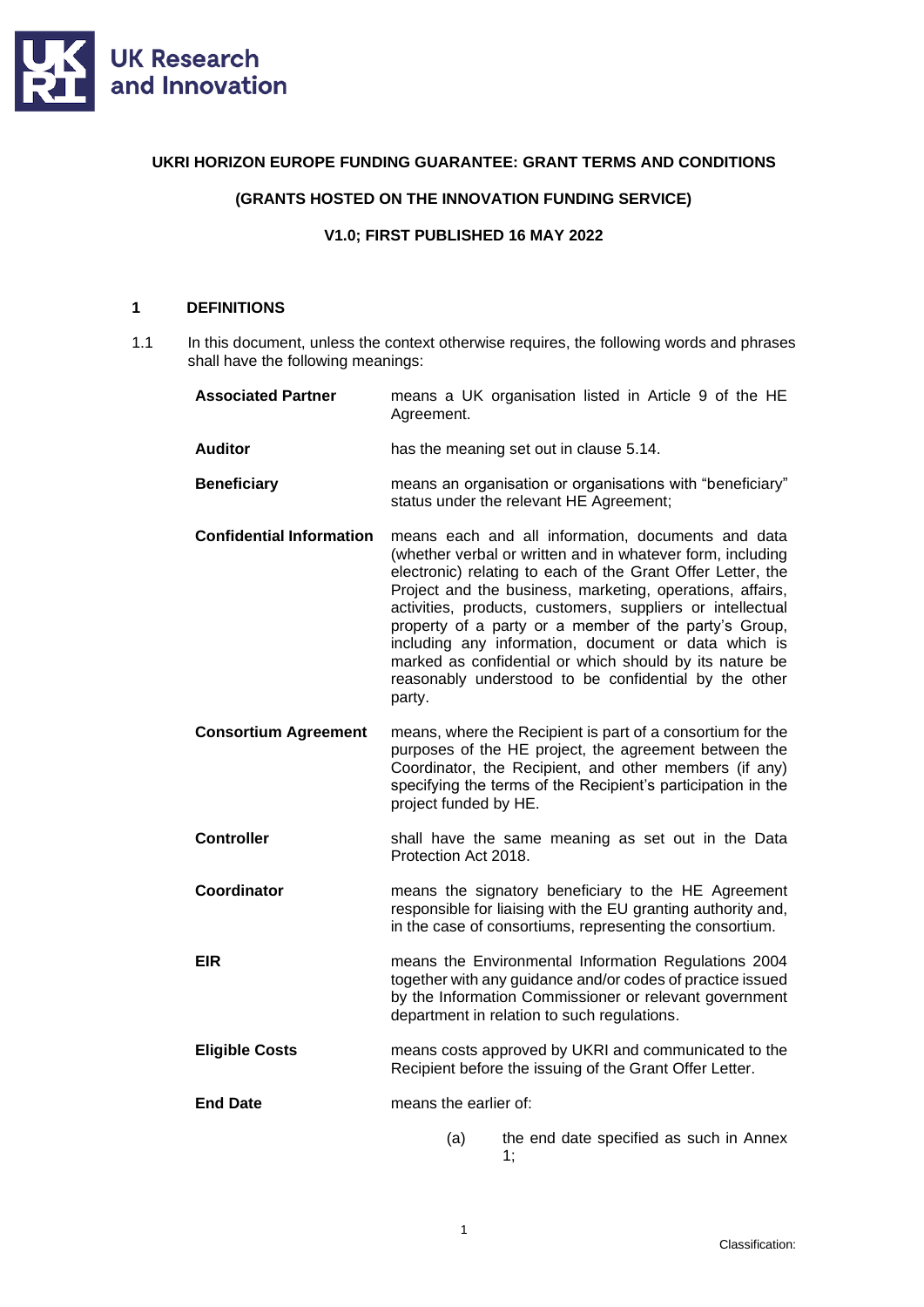|                                           | (b)                        | the date on which the Grant Offer Letter is<br>terminated in accordance with its terms or<br>otherwise by operation of Law;                                                                                                                                                                                                                                                                                                                                                           |
|-------------------------------------------|----------------------------|---------------------------------------------------------------------------------------------------------------------------------------------------------------------------------------------------------------------------------------------------------------------------------------------------------------------------------------------------------------------------------------------------------------------------------------------------------------------------------------|
|                                           | (c)                        | the date on which the HE Agreement<br>expires or is terminated in accordance<br>with its terms; and                                                                                                                                                                                                                                                                                                                                                                                   |
|                                           | (d)                        | such date agreed by the parties in writing.                                                                                                                                                                                                                                                                                                                                                                                                                                           |
| EU                                        | the HE Agreement.          | means the European Union (represented by the European<br>Commission) and, where the context so requires, shall<br>include the European institution named as the first party to                                                                                                                                                                                                                                                                                                        |
| <b>Final Report</b>                       | Project to date.           | means a report provided by the Recipient at the end of the<br>Term detailing the outputs, outcomes and impacts of the                                                                                                                                                                                                                                                                                                                                                                 |
| <b>FOIA</b>                               |                            | means the Freedom of Information Act 2000 and any<br>subordinate legislation made under the Act from time to<br>time, together with any guidance and/or codes of practice<br>issued by the Information Commissioner or relevant<br>government department in relation to such legislation.                                                                                                                                                                                             |
| <b>Force Majeure Event</b>                |                            | means any event or occurrence which is outside the<br>reasonable control of the relevant party and which is not<br>attributable to any act or failure to take preventative action<br>by that party. This includes but is not limited to, fire, flood,<br>violent storm, explosion, malicious damage, armed<br>conflict, acts of terrorism, nuclear, biological or chemical<br>warfare, and expressly excludes any industrial action<br>occurring within the Recipient's organisation. |
| Grant                                     | to clause 5.3).            | means the sum specified as such in Annex 1 of the Grant<br>Offer Letter reflecting the maximum amount of funding to<br>be provided by UKRI to the Recipient pursuant to this<br>document (as may be adjusted from time to time pursuant                                                                                                                                                                                                                                               |
| <b>Grant Offer Letter</b>                 |                            | means the award letter and its annexes.                                                                                                                                                                                                                                                                                                                                                                                                                                               |
| Group                                     | company of the party.      | means in relation to each party, the party itself, any<br>subsidiary or holding company from time to time of the<br>party, and any subsidiary from time to time of a holding                                                                                                                                                                                                                                                                                                          |
| HЕ                                        | means the                  | Horizon Europe programme the EU's<br>Framework Programme for Research and Innovation.                                                                                                                                                                                                                                                                                                                                                                                                 |
| <b>HE Agreement</b>                       | <b>Associated Partner.</b> | means the executed HE grant agreement (including any<br>variations to the same) which names the Recipient as an                                                                                                                                                                                                                                                                                                                                                                       |
| Independent<br><b>Accountant</b>          |                            | has the meaning set out in clause 5.6(b).                                                                                                                                                                                                                                                                                                                                                                                                                                             |
| Independent<br><b>Accountant's Report</b> |                            | means a report in the form of the template provided<br>separately to the Recipient by UKRI.                                                                                                                                                                                                                                                                                                                                                                                           |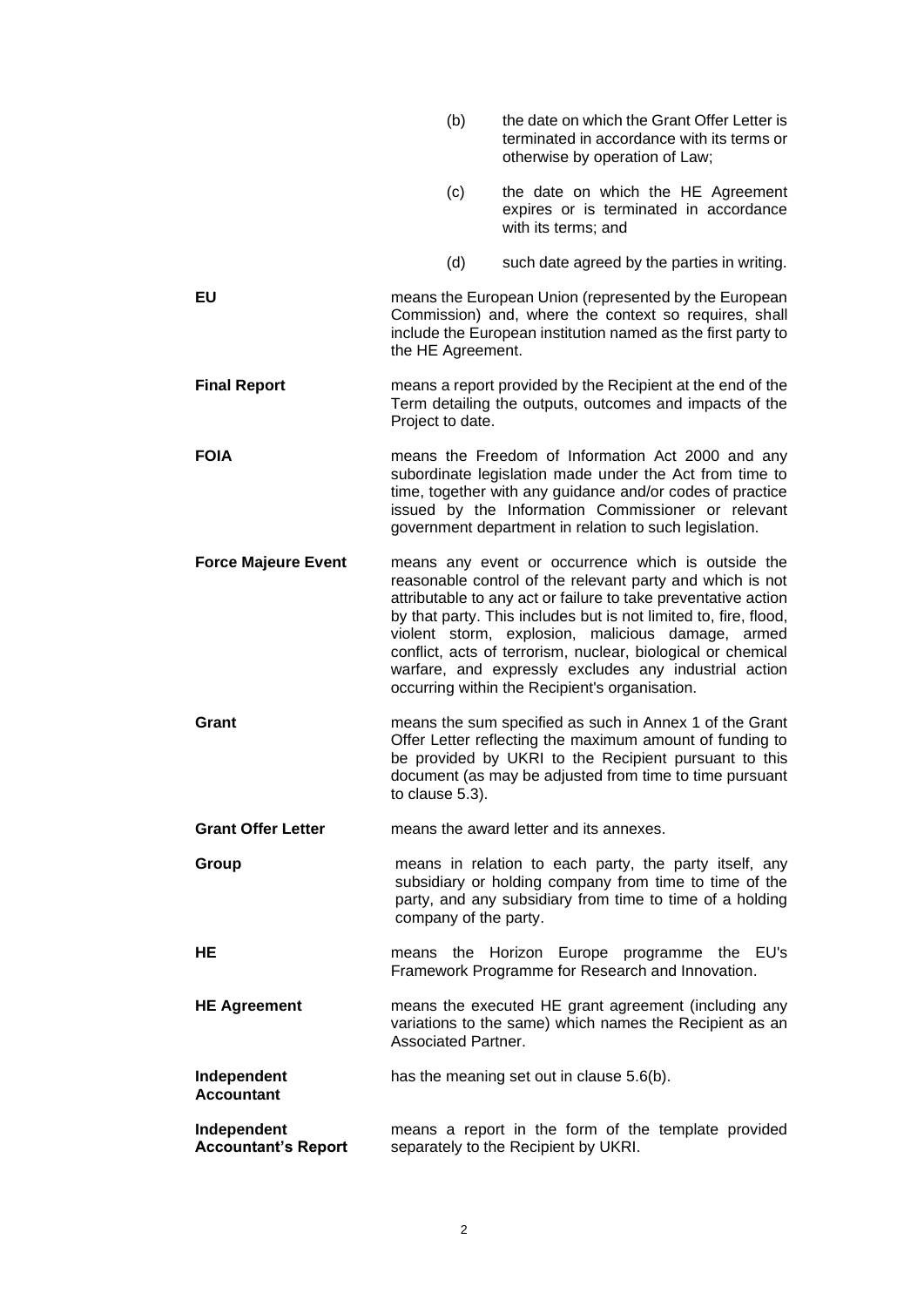| <b>Information</b><br><b>Management Policy</b> |                 | means UKRI's information management policy as updated<br>from time to time and described at clause 10.4.                                                                                                                                                                                                                                                                                                                                                                                                                                                                                                                                                                                                               |  |  |
|------------------------------------------------|-----------------|------------------------------------------------------------------------------------------------------------------------------------------------------------------------------------------------------------------------------------------------------------------------------------------------------------------------------------------------------------------------------------------------------------------------------------------------------------------------------------------------------------------------------------------------------------------------------------------------------------------------------------------------------------------------------------------------------------------------|--|--|
| <b>Intellectual</b><br><b>Rights</b>           | <b>Property</b> | means:<br>copyright;<br>$\blacksquare$<br>rights related to or affording protection similar to<br>۰<br>copyright;<br>rights in databases;<br>$\qquad \qquad \blacksquare$<br>patents and rights in inventions;<br>۰<br>semi-conductor topography rights;<br>٠<br>trade marks:<br>rights in internet domain names and website<br>addresses and other rights in trade names;<br>designs;<br>۰<br>know-how;<br>$\blacksquare$<br>trade secrets and any modifications;<br>$\blacksquare$<br>amendments, updates and new releases of the<br>$\overline{\phantom{a}}$<br>same and all similar or equivalent rights or forms<br>of protection which subsist or will subsist now or in<br>the future in any part of the world. |  |  |
| Knowledge<br><b>Code of Practice</b>           | <b>Transfer</b> | means the Code of Practice annexed to Commission<br>Recommendation 2008/416/EC on the management of<br>intellectual property in knowledge transfer activities.                                                                                                                                                                                                                                                                                                                                                                                                                                                                                                                                                         |  |  |
| Law                                            |                 | means any law, subordinate legislation within the meaning<br>of Section 21(1) of the Interpretation Act 1978, the<br>European Union (Withdrawal) Act 2018,<br>byelaw,<br>regulation, order, regulatory policy, mandatory guidance,<br>or code of practice, judgment of a relevant court of law, or<br>directives or requirements with which the parties to this<br>document are bound to comply.                                                                                                                                                                                                                                                                                                                       |  |  |
| <b>Personal Data</b>                           |                 | shall have the same meaning as set out in the Data<br>Protection Act 2018.                                                                                                                                                                                                                                                                                                                                                                                                                                                                                                                                                                                                                                             |  |  |
| <b>Procurement</b><br><b>Regulations</b>       |                 | means:<br>the Public Contracts Regulations 2015;<br>Utilities Contracts Regulations 2016;<br>۰<br>Concession Contracts Regulations 2016; and<br>$\overline{\phantom{a}}$<br>Defence<br>Security<br>Public<br>Contracts<br>the<br>Regulations 2011,<br>together with their amendments, updates and<br>replacements from time to time.                                                                                                                                                                                                                                                                                                                                                                                   |  |  |
| <b>Profit</b>                                  |                 | shall have the same meaning as specified in Article 5 of<br>the HE Agreement.                                                                                                                                                                                                                                                                                                                                                                                                                                                                                                                                                                                                                                          |  |  |
| Programme                                      |                 | UKRI's<br>Horizon<br>Europe<br>Contingency<br>the<br>means<br>Programme.                                                                                                                                                                                                                                                                                                                                                                                                                                                                                                                                                                                                                                               |  |  |
| <b>Prohibited Act</b>                          |                 | means any of the following:                                                                                                                                                                                                                                                                                                                                                                                                                                                                                                                                                                                                                                                                                            |  |  |
|                                                |                 | to directly or indirectly offer, promise or<br>(a)<br>give any person working for or engaged                                                                                                                                                                                                                                                                                                                                                                                                                                                                                                                                                                                                                           |  |  |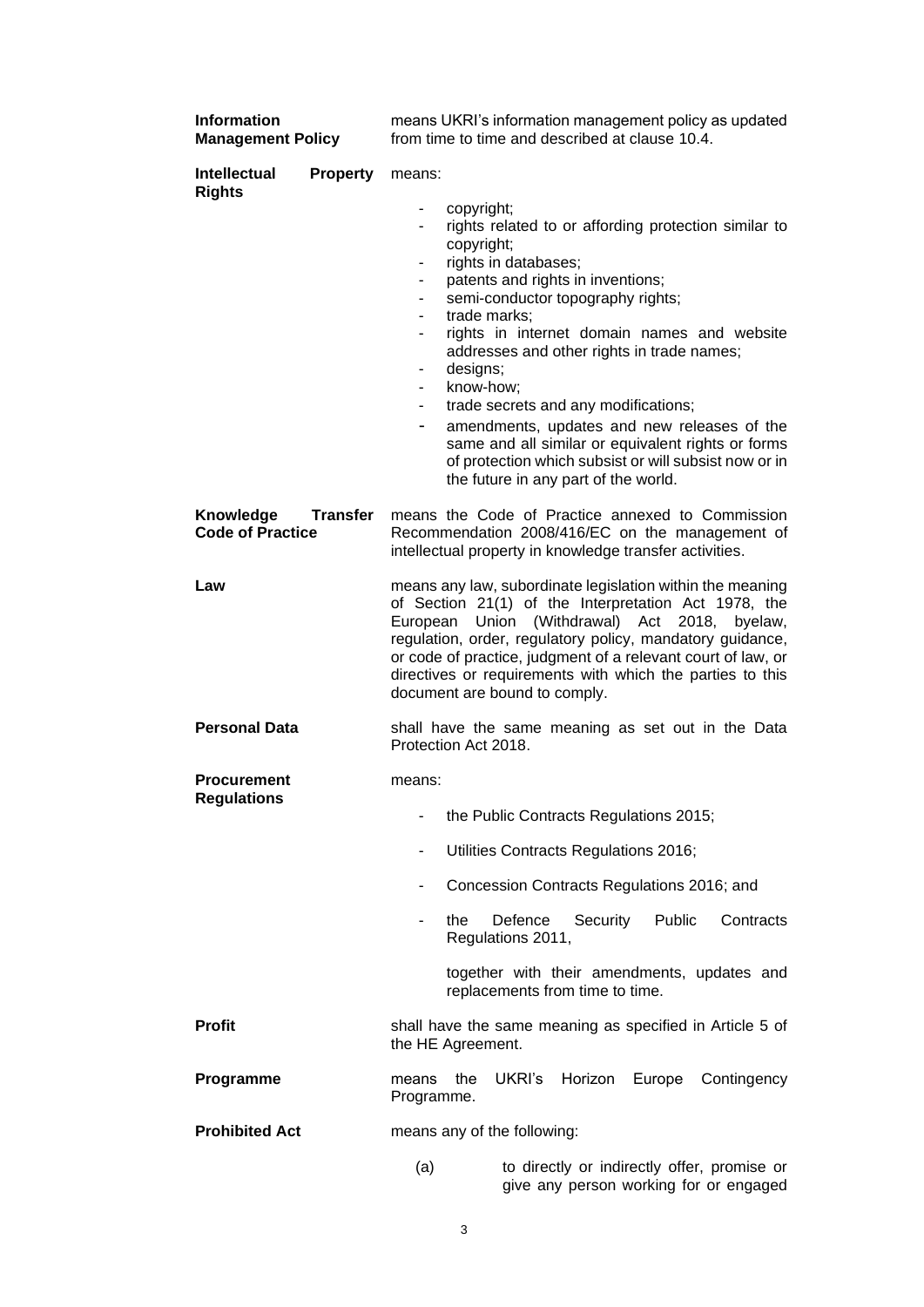by UKRI or any other public body a financial or other advantage to:

- (i) induce that person to perform improperly a relevant function or activity; or
- (ii) reward that person for improper performance of a relevant function or activity;
- (b) to directly or indirectly request, agree to receive or accept any financial or other advantage as an inducement or a reward for improper performance of a relevant function or activity in connection with this document; or
- (c) committing any offence:
	- (i) under the Bribery Act 2010 (or any legislation repealed or revoked by such Act); or
	- (ii) under legislation or common law concerning fraudulent acts; or
	- (iii) defrauding, attempting to defraud or conspiring to defraud UKRI or any other public body; or
	- (iv) any activity, practice or conduct which would constitute one of the offences listed under (c) above if such activity, practice or conduct had been carried out in the UK.
- **Project** means the activities to be carried out by the Recipient as specified in the HE Agreement and/or the Consortium Agreement or otherwise agreed in writing by UKRI. **Project Plan** means the detailed project plan to be provided to UKRI breaking down the delivery of the Project into individual packages of work with assigned estimates of the resources and timescales needed to achieve each of them. **Public Research Organisation** means research laboratories and agencies operated and funded entirely by government and other research organisations including universities and institutes of technology that receive a significant share of their total funding from public sources. **Quarter** means a three-month period starting on the first day of the month following the date of the Grant Offer Letter. **Recipient** means the organisation [or natural person] defined as such in the Grant Offer Letter.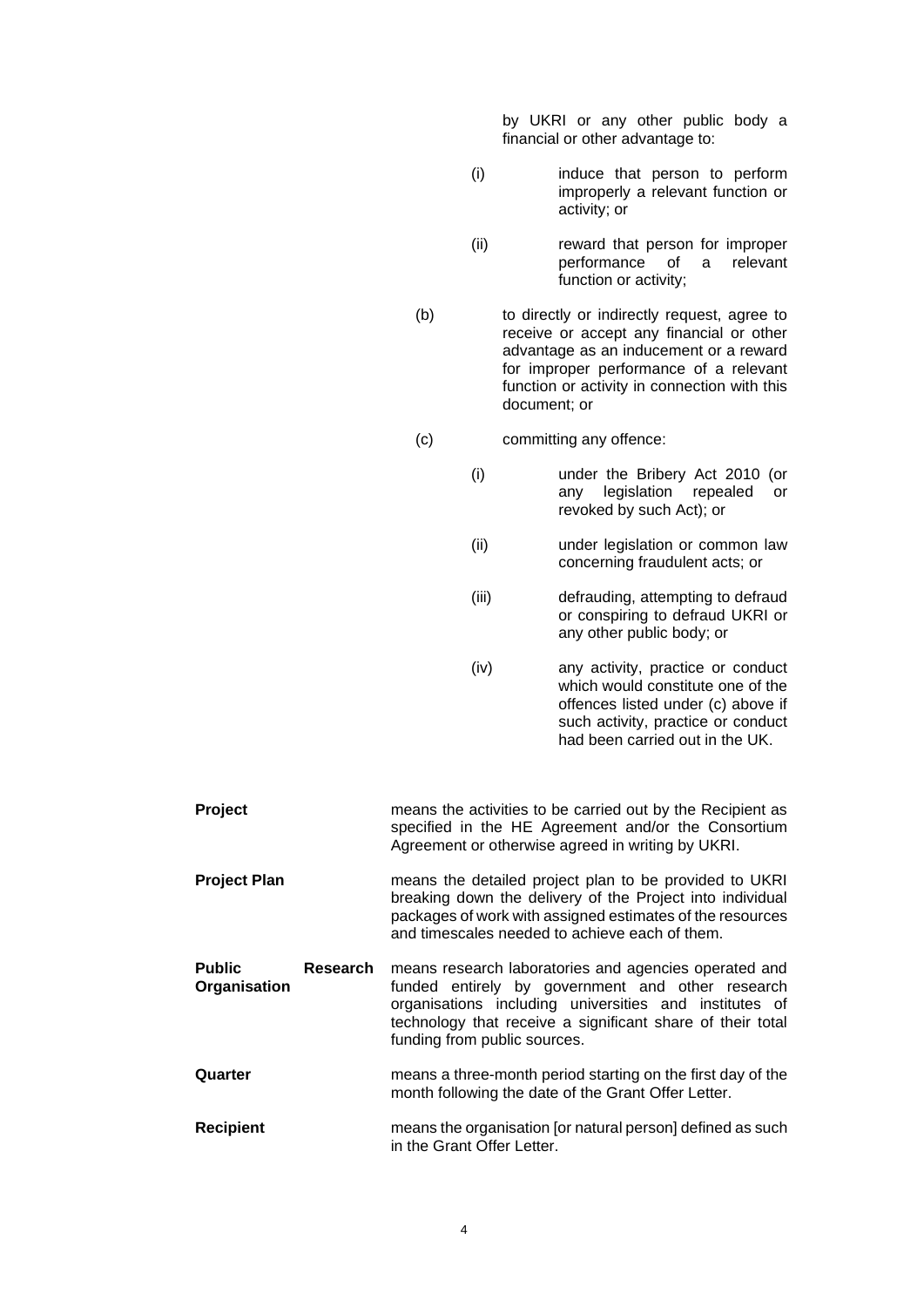- **Relevant Requirements** means all applicable Law relating to bribery, corruption and fraud, including the Bribery Act 2010 and any guidance issued by the Secretary of State for Justice pursuant to section 9 of the Bribery Act 2010.
- **Subsidy Rules** means the UK's subsidy control regime, including subsidy control commitments contained in the UK-EU Trade and Co-operation Agreement, commitments on subsidies arising from the UK's membership of the World Trade Organisation, and, where relevant, any other subsidy control rules that are binding on the United Kingdom including the EU State aid rules as set out in Article 107- 109 of the Treaty of the Functioning of the European Union and associated regulations and guidelines where the EU State aid rules apply under Article 10 of the Northern Ireland Protocol.
- **Term** means the period from the date of the Grant Offer Letter to the End Date.
- **Third Party means any person or organisation to which the Recipient** passes on any of the Grant awarded by UKRI.
- **VAT** means value added tax as provided for in the Value Added Tax Act 1994.
- 1.2 Unless the context requires otherwise, the singular shall include the plural and vice versa, and the masculine shall include the feminine and neuter and, in all cases, vice versa.
- 1.3 The headings in this document are inserted for convenience only and shall not affect the interpretation of the Grant Offer Letter.
- 1.4 Reference to any legislative requirement or similar instrument shall be deemed to include reference to any subsequent amendment or enactment thereof.
- 1.5 Any reference to a "person" shall, as the context may require, be construed as a reference to any individual, firm, company, corporation, government department, body or agency or any association or partnership (whether or not having a separate legal personality).
- 1.6 The words "include", "includes" and "including" are to be construed as if they were immediately followed by the words "without limitation"; and
- 1.7 If there is any conflict or ambiguity between the provisions in the main body of this document and any of the Annexes, it shall be resolved in the following order of precedence:
	- (a) the main body of the Grant Offer Letter;
	- (b) Annex 1; and
	- (c) Annex 2.

### **2 DURATION**

2.1 This document shall commence on the date of the Grant Offer Letter and expire on the End Date unless UKRI extends it for a period or periods of its choosing on written notice to the Recipient.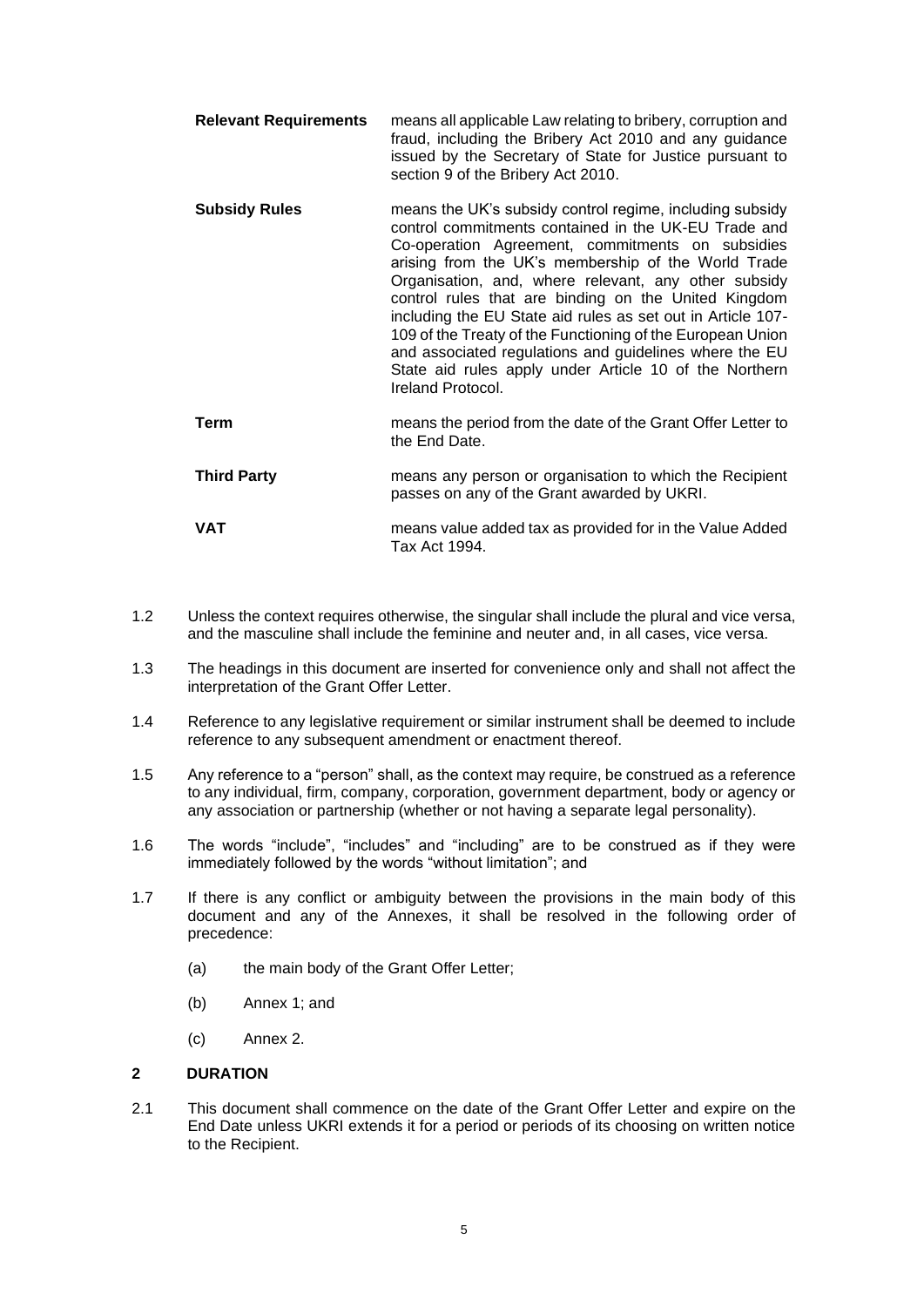# **3 RECIPIENT'S OBLIGATIONS**

- 3.1 The Recipient shall:
	- (a) carry out the Project in accordance with the Project Plan, the terms of this document and all relevant legislation and statutory requirements in force at the date on which the Project (or relevant part thereof) is performed;
	- (b) use the Grant solely for the delivery of the Project and not, without the prior written consent of UKRI, make any change to the Project;
	- (c) keep UKRI fully informed of the progress of the Project in accordance with clause [4.1.](#page-5-0)
- <span id="page-5-1"></span>3.2 The Recipient agrees that it is a fundamental term that goes to the heart of the Grant Offer Letter that it shall comply with its obligations under the HE Agreement and (where applicable) the Consortium Agreement, which shall include any match funding requirements, in full and at all times.
- 3.3 The Recipient agrees that if it breaches clause [3.2](#page-5-1) UKRI may:
	- (a) terminate the Grant Offer Letter immediately on written notice to the Recipient; and
	- (b) recover any payment of the Grant from the Recipient.
- 3.4 Pursuant to clause [3.2](#page-5-1) above the Recipient confirms that:
	- (a) the Grant shall only be used to reimburse the Eligible Costs incurred by the Recipient;
	- (b) it has provided and shall continue to provide true and accurate information, which may include, but is not limited to any financial and technical reports, communication regarding the Project, to and from the EU, Coordinator, Beneficiary and the Recipient (copies of which it shall send to UKRI at its request);
	- (c) it shall comply with any and all information requests made by UKRI, including but not limited to requests for information relating to the HE Agreement, the Consortium Agreement and the Project within 10 working days to the full extent permitted by law;
	- (d) in delivering the Project in accordance with the HE Agreement and the Consortium Agreement it will not exceed the Grant;
	- (e) it will inform UKRI in writing immediately if it receives notice of termination of the HE Agreement and/or the Consortium Agreement from the EU or Coordinator or Beneficiary; and
	- (f) it has in place all insurances required by the HE Agreement, the Consortium Agreement (if applicable) and any match funding agreements it has entered into in respect of the Project.

### **4 PROJECT MONITORING**

<span id="page-5-0"></span>4.1 The progress of the Project will be monitored by UKRI through the Monitoring Officer. The Monitoring Officer is the Recipient's first point of contact for official notifications, queries and correspondence with UKRI, unless otherwise required by the Grant Offer Letter. The Recipient must comply with any requests for information and deadlines from the Monitoring Officer.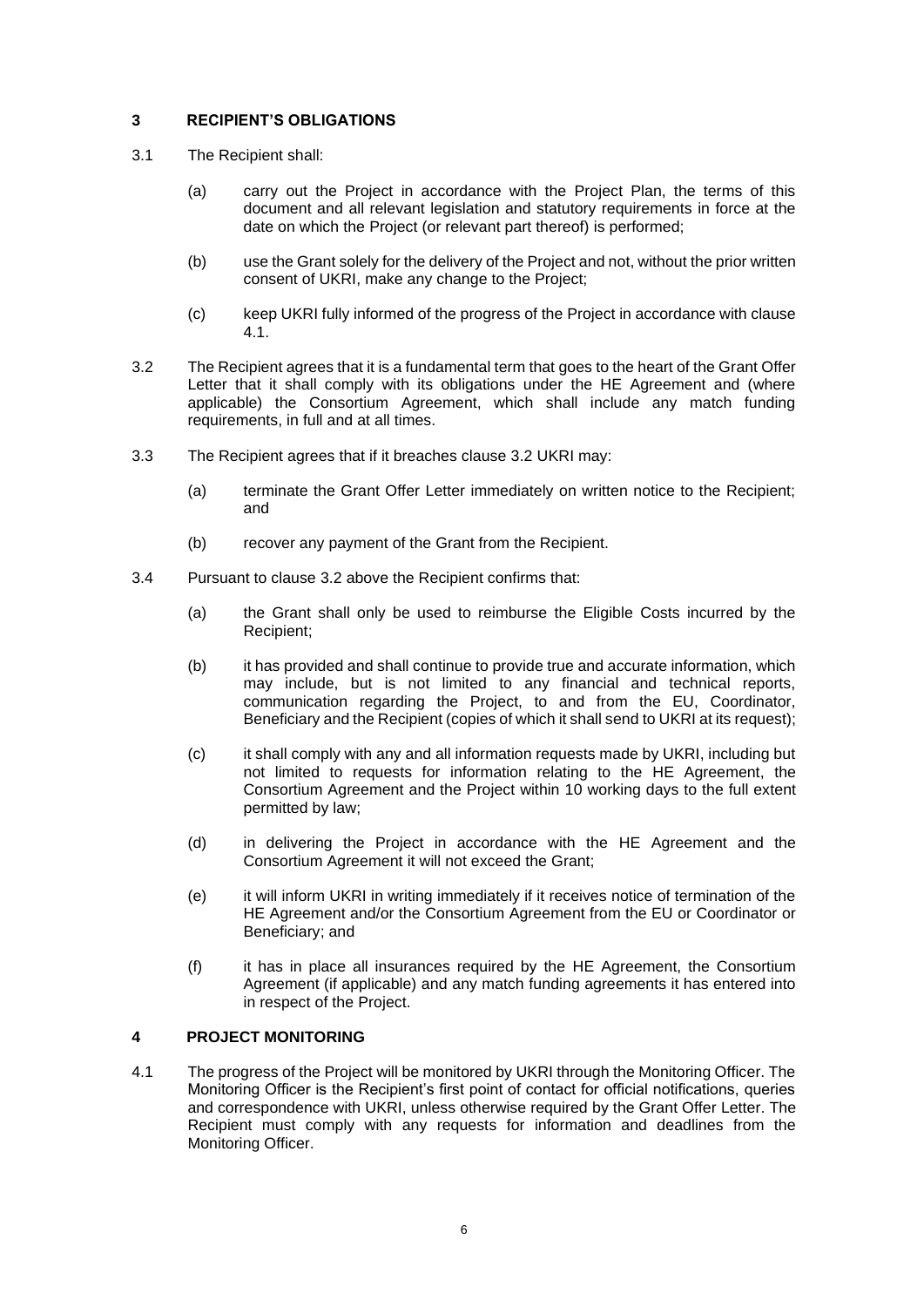- 4.2 The Recipient's project manager, and others as may be agreed from time to time, will meet with the Monitoring Officer once a Quarter (or other agreed period) to review the Recipient's written progress report for the period since the last monitoring meeting. The Recipient must deliver the progress report to the Monitoring Officer no later than 14 days before the scheduled monitoring meeting.
- 4.3 The Monitoring Officer will require the Recipient to provide satisfactory evidence of project delivery in the following three aspects:
	- (a) technical assurance;
	- (b) financial assurance; and
	- (c) project management assurance.
- 4.4 Failure to provide satisfactory evidence in any one of these areas will prevent the Monitoring Officer from validating the Recipient's claims for Grant.
- <span id="page-6-1"></span>4.5 UKRI shall be entitled to inspect any financial or other records and procedures associated with the Grant as are reasonably required to verify the regularity and propriety of Grant expenditure (including expenditure by Third Parties), or to appoint any other body or individual for the purpose of such inspection. The Recipient must ensure that UKRI and any body or individual appointed by UKRI is given access to records and procedures held by the Recipient and Third Parties to assess compliance with this clause [4.5.](#page-6-1)
- 4.6 At the end of the Project, the Recipient will be required to supply UKRI with the following:
	- (i) the Final Report;
	- (ii) confirmation that the Independent Accountant's Report has been submitted; and
	- (iii) confirmation that the final claim has been submitted.
- 4.7 The Recipient must, for a period of ten years after payment of the final instalment of the Grant, retain records and other supporting documentation. This is in order to prove compliance with the terms of this document, in particular that the costs it declares are Eligible Costs. The Recipient must maintain records and other supporting documentation in accordance with its obligations under the HE Agreement or Consortium Agreement.

## <span id="page-6-2"></span>**5 PAYMENT OF GRANT**

- 5.1 The Recipient acknowledges and agrees that UKRI only makes payments of the Grant in accordance with this document on a benevolent basis to assist the Recipient to deliver the Project.
- 5.2 Subject **to the remainder of this clause [5,](#page-6-2) UKRI will reimburse the Recipient up to the amount of the** Grant **for the Eligible Costs of the Project.**
- <span id="page-6-0"></span>5.3 **UKRI shall be permitted to change the GBP (£) value of the Grant where in UKRI's opinion there is a significant fluctuation in the GBP:EUR exchange rate from the exchange rate previously used to calculate the GBP (£) value of the outstanding Grant sum provided always that:**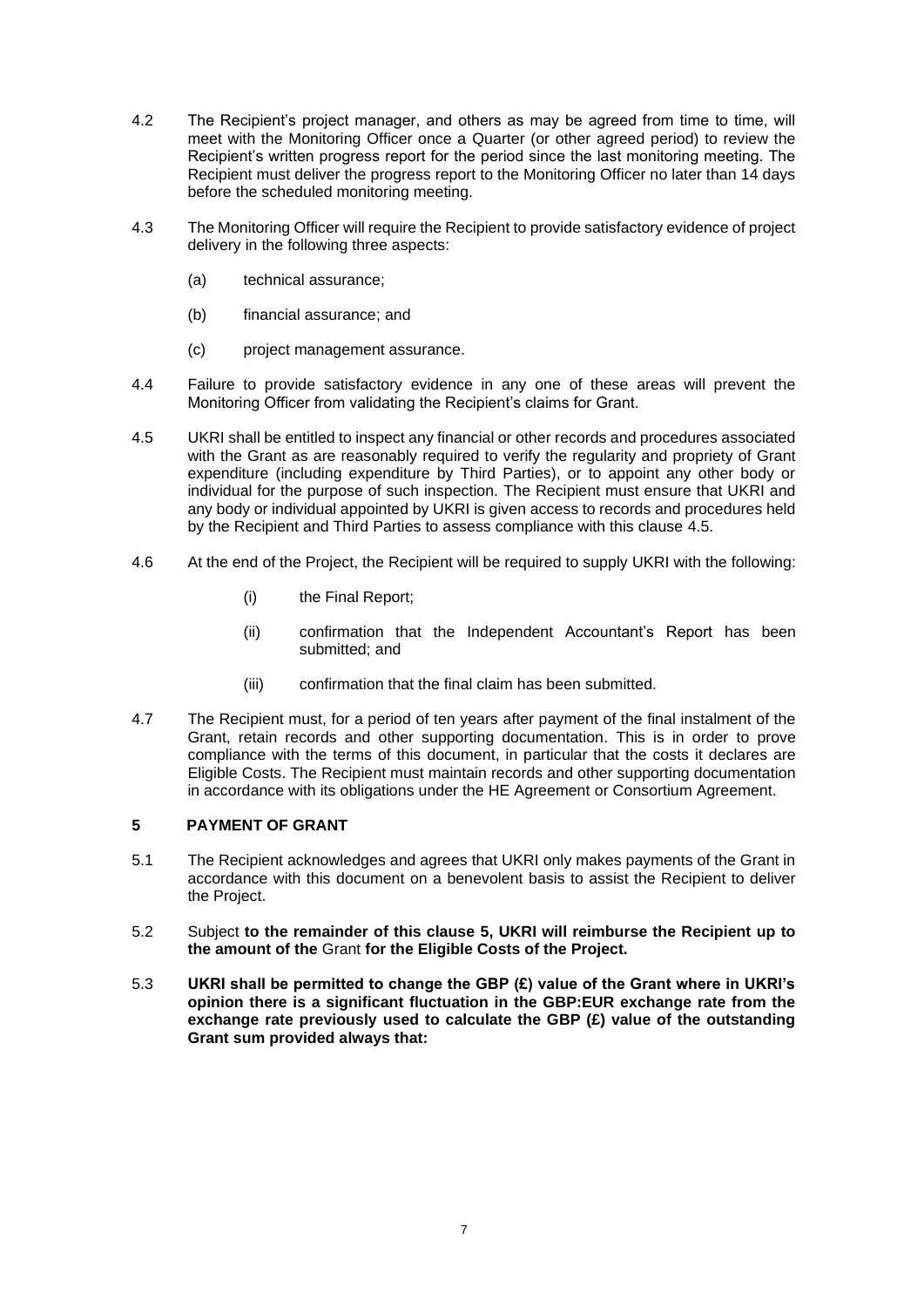- (a) the GBP value of the Grant shall not change more than once in any 12-month period; and
- (b) the revaluation process shall not affect payments which have already been made to the Recipient.
- 5.4 UKRI **will pay the Grant in instalments quarterly in arrears following submission of a claim, unless otherwise agreed between UKRI and the Recipient in writing.**
- 5.5 **All claims will be submitted and payments will be made in GBP (£). The Recipient shall not be entitled to make any claim for funding which would cause the total amounts claimed under the Grant Offer Letter to exceed the value of the Grant.**

#### <span id="page-7-3"></span>5.6 The **Recipient's claims must be supported by:**

- (a) a current forecast as at the claim date of the Eligible Costs to the end of the Project, detailing the expected costs for each future claim period, highlighting any significant variations from the last forecast. Any variance greater than 20% between the original forecast and actual expenditure for each forecast interval may be subject to review and may affect the eligibility of the claim value;
- <span id="page-7-0"></span>(b) confirmation that the Recipient has incurred and defrayed the Eligible Costs in respect of which claims have been made. For this purpose, an Independent Accountant's Report must be provided by a qualified independent accountant of the Recipient (the "**Independent Accountant**") to UKRI at the intervals notified to the Recipient by UKRI. The Independent Accountant must be appointed by the Recipient in accordance with the template terms of engagement provided by UKRI to the Recipient. All costs must be supported by an Independent Accountant's Report, and any uncertified costs will be ineligible for grant;
- <span id="page-7-1"></span>(c) if requested by UKRI, the latest published annual accounts or management accounts of the Recipient. For the avoidance of doubt, nothing in this clause [5.6\(c\)](#page-7-1) shall require the Recipient to provide financial information in breach of any law, order or regulation restricting such disclosure; and
- (d) In exceptional circumstances, UKRI may also require an Independent Accountant's Report to be submitted before the final claim. Such exceptional circumstances shall include without limitation:
	- (i) withdrawal from the Project,
	- (ii) termination of the Project,
	- (iii) a claim disclosing expenditure substantially greater than forecast, or
	- (iv) a suspicion of a breach of this document.
- <span id="page-7-2"></span>5.7 When making claims pursuant to clause [5,](#page-6-2) the following applies:
	- (a) recoverable VAT is not an Eligible Cost for claims purposes;
	- (b) unless otherwise agreed with UKRI in writing in advance, claims must be for costs incurred and paid for wholly completed quarters only, except for the final quarter of the Term where the Recipient may submit a claim for costs incurred but not necessarily defrayed prior to the End Date, provided that:
		- (i) the payment is for Eligible Costs relating to labour, overhead and/or travel and subsistence costs only;
		- (ii) the payment is defrayed within 30 days of the End Date; and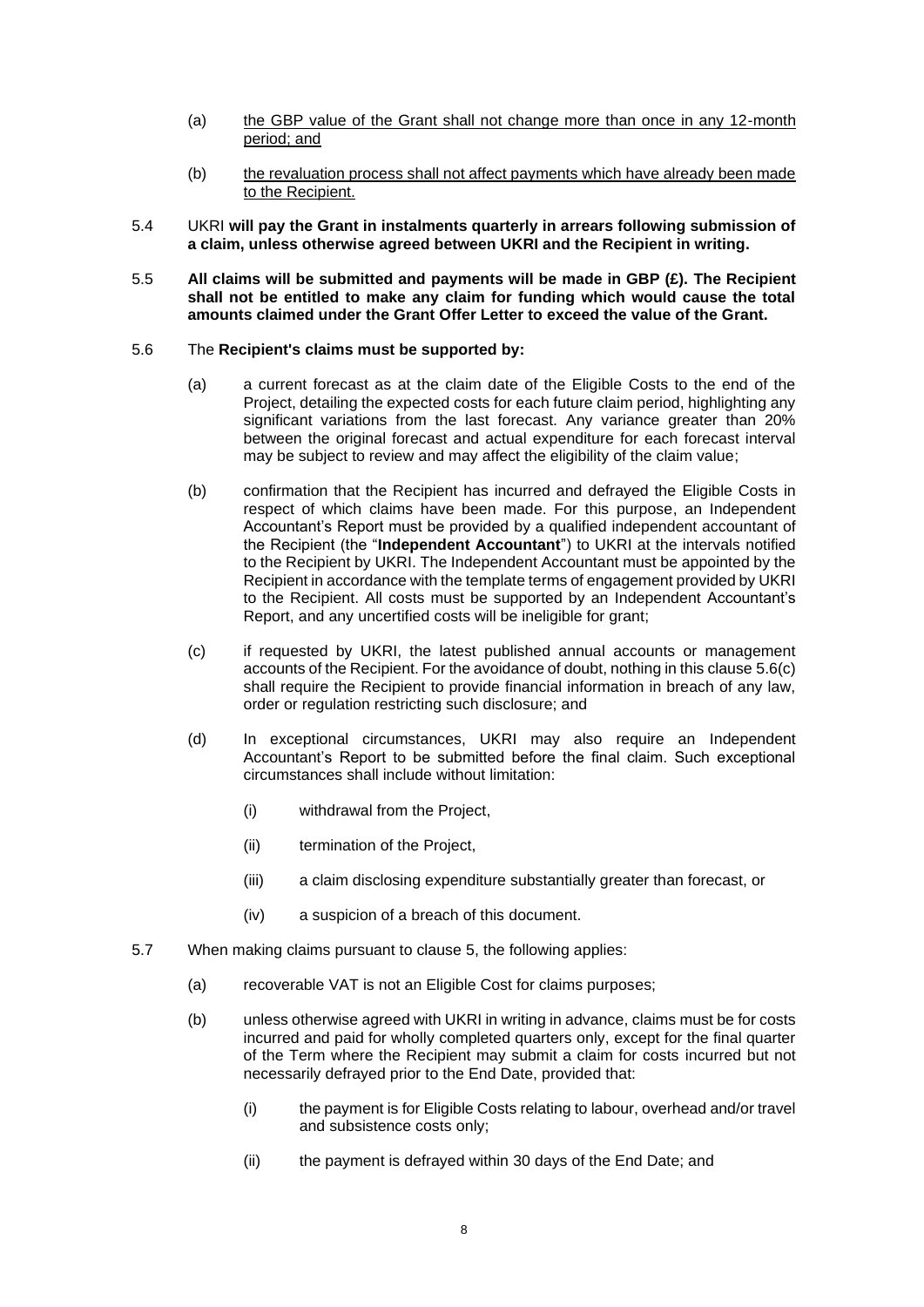(iii) the payment is included within the final Independent Accountant's Report.

Failure to comply with this clause [5.7\(b\)](#page-7-2) will result in UKRI reclaiming the Grant against all such costs incurred;

- (c) the Recipient is not allowed to submit more than one claim to UKRI relating to any particular calendar quarter;
- (d) subject to clause [5.7\(b\),](#page-7-2) the Recipient shall not be entitled to claim for costs incurred and defrayed after the End Date, except for costs relating to its reporting obligations under this document during the period of 60 days following the End Date:
- (e) once a claim and the supporting documentation set out in clause [5.6](#page-7-3) has been received by UKRI, the corresponding Grant will normally be paid within 30 days, unless it is necessary for UKRI to seek further information to support the claim; and
- (f) where UKRI needs to seek further information to support or understand the claim, UKRI agrees to contact the Recipient within 14 days of the claim being received. If UKRI deems any costs claimed to be ineligible and the Recipient disagrees with UKRI's assessment, the Recipient must within 30 days of UKRI's notice, notify UKRI of its disagreement and provide reasons and evidence why the costs are Eligible Costs. The final decision concerning eligibility rests with UKRI.
- 5.8 UKRI shall be under no obligation to pay any claim received by UKRI more than 30 days after the quarter during which the Eligible Cost(s) specified in the claim was incurred and paid by the Recipient.
- 5.9 UKRI reserves the right not to consider new applications from organisations or natural persons who have failed to return required financial reports on any projects funded by UKRI.
- 5.10 UKRI will retain 10% of the Grant value until the Project is complete and UKRI has received and reviewed:
	- (a) all outstanding claims and their supporting information;
	- (b) the Final Report; and
	- (c) a final Independent Accountant's Report.
- 5.11 UKRI will not pay the final claim or the 10% retained Grant value if the items listed above are received later than 3 months after the End Date. Payment of the final claim and retained Grant value (10%) is subject to the contents of the final Independent Accountant's Report. If in UKRI's opinion adjustments are required, UKRI is entitled not to pay the full amount of the final claim and the retained Grant value. Failure to comply with the provision of the Independent Accountant's Report shall be considered to be a breach of the terms and conditions of the grant under clauses [7.1](#page-9-0) and [7.2.](#page-10-0)
- 5.12 Where the Recipient enters into any contract with a Third Party in connection with the Project, the Recipient will remain responsible for paying that Third Party. For the avoidance of doubt, any onward payment of the Grant and use of sub-contractors will not relieve the Recipient of any of its obligations under this document including (but not limited to) any obligation to repay the Grant.
- 5.13 UKRI shall be entitled to recover and/or retain any cumulative unspent Grant paid and/or allocated to the Project.
- <span id="page-8-0"></span>5.14 UKRI reserves the right to appoint an auditor to ensure compliance with the terms and conditions of the Grant ("**Auditor**") and the Recipient agrees to co-operate with the Auditor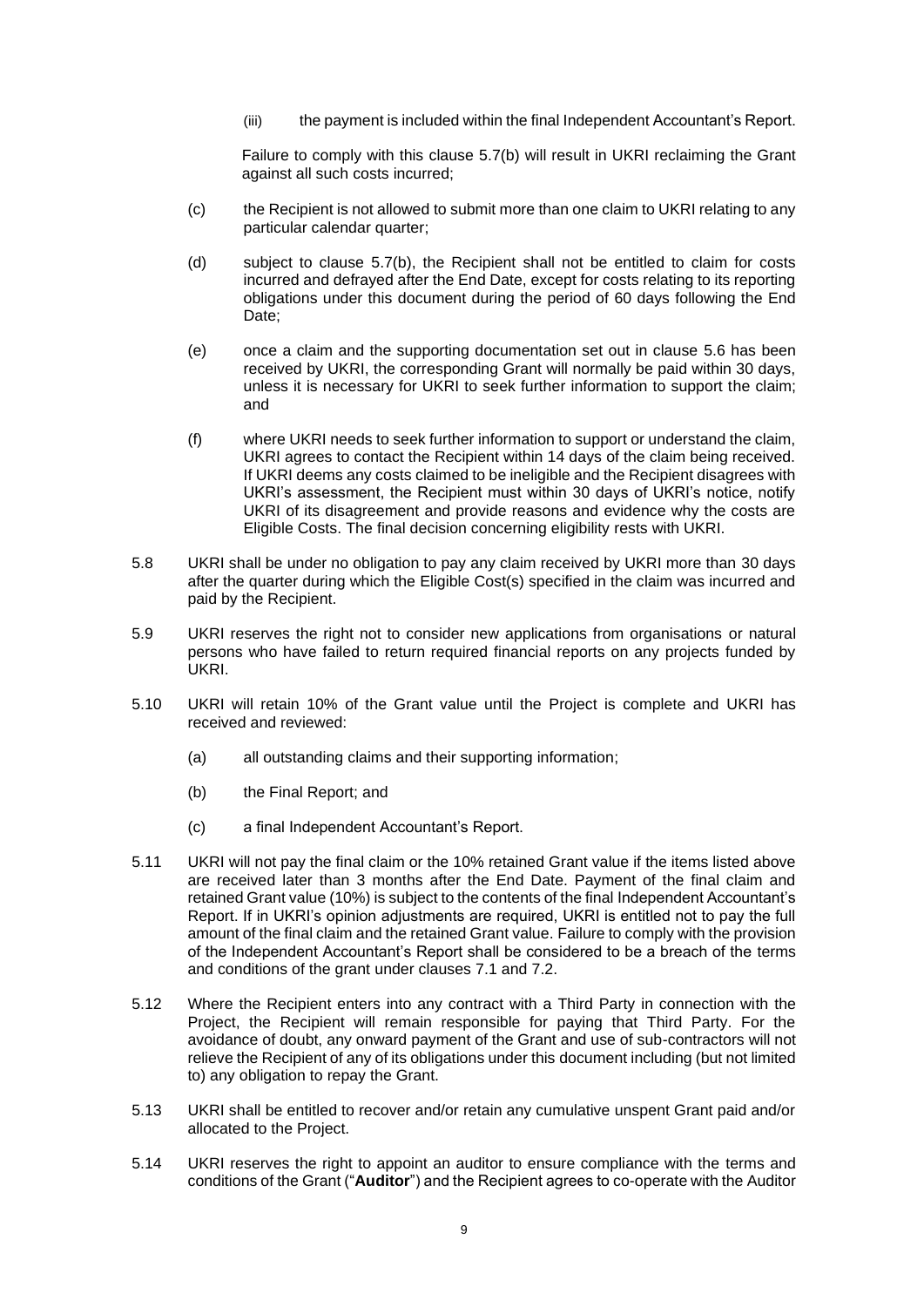and grant the Auditor access within two (2) weeks of notice of their appointment to such information and the Recipient's staff on the Recipient's site(s) as applicable, and as is reasonably requested by the Auditor. In the event that the Auditor determines that the Recipient should repay Grant to UKRI, UKRI reserves the right to recover the cost of the Auditor's work as well as the relevant portion of the Grant.

#### **6 CHANGES TO THE PROJECT**

- 6.1 In the event that any material change occurs, or is likely to occur, to:
	- (a) the Recipient's participation in the wider HE project; or
	- (b) the delivery timescales or outcomes for any work package or the Project as a whole; or
	- (c) the Project's costs, budget, or allocation of costs between budget line headings; or
	- (d) the ability of the Recipient to deliver the Project in accordance with the Project Plan;

the Recipient must notify UKRI promptly. UKRI may require revised proposals for its approval and reserves the right to make a new Grant in place of the existing Grant, or to revise, retain or terminate the existing Grant.

#### <span id="page-9-1"></span>**7 SUSPENSION, WITHDRAWAL, REPAYMENT OF GRANT & TERMINATION**

- <span id="page-9-0"></span>7.1 Without prejudice to any other rights or remedies UKRI may have, UKRI may by written notice to the Recipient **suspend** payment of the Grant, **withdraw** future Grant payments to the Recipient and/or **terminate** the Grant Offer Letter with immediate effect in the event of any of the following:
	- (a) the failure of the Project to provide any of the information required in clause [5;](#page-6-2)
	- (b) the reasonable suspicion of fraud involving the Recipient;
	- (c) the claiming against Grant of ineligible costs or costs not actually incurred and paid;
	- (d) the use of Grant funds for purposes unconnected with the Project;
	- (e) there is a failure to maintain satisfactory progress on the Project or the Project can no longer be carried out in the UK;
	- (f) any material changes to the proposed outcomes of the Project;
	- (g) the Recipient either withheld information or provided UKRI with materially inaccurate or misleading information, in its Grant application or claim(s) which results in an overpayment of the Grant;
	- (h) there is a fundamental change to the Recipient's articles of association that has not been agreed by any third party funder(s) and/or UKRI, where the articles of association require such agreement to have been obtained;
	- (i) the Recipient becomes insolvent, or is declared bankrupt, or is placed into receivership, administration or liquidation, or a petition has been presented for its winding up, or it enters into any arrangement or composition for the benefit of its creditors, or it is unable to pay its debts as they fall due, or the Recipient does or suffers anything substantially equivalent to any of the foregoing;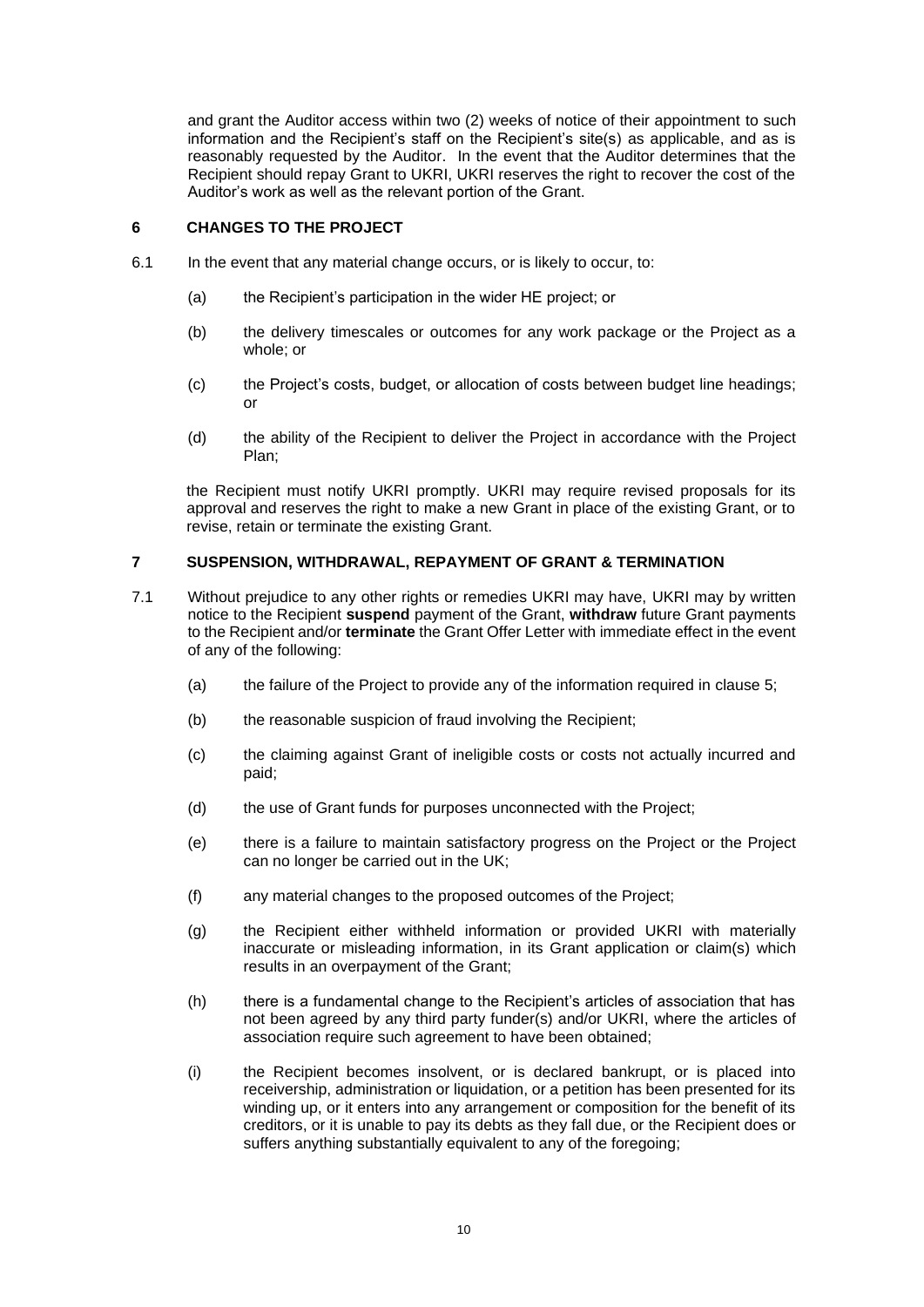- (j) there is a change in the legal status or the actual or effective ownership or control of the Recipient;
- (k) the Recipient transfers, assigns or novates to any third party, or encumbers in any way, the Grant without UKRI's written consent;
- (l) without prejudice to clause [3.2,](#page-5-1) the Recipient is in breach of this document and the breach is not considered in the sole discretion of UKRI to be remediable, or where it is considered remediable by UKRI, the breach is not in the opinion of UKRI remedied within 30 days of UKRI's notice to the Recipient;
- (m) the Recipient receives any funding from any other source or person towards the Project which duplicates the Grant;
- (n) the HE Agreement or the Consortium Agreement terminates or the Recipient's participation in the HE Agreement or Consortium Agreement is terminated (including but not limited to the Recipient no longer being an Associated Partner);
- (o) UKRI has reasonable grounds to believe that the payment of the Grant breaches Subsidy Rules;
- (p) Her Majesty's Treasury requires UKRI to suspend, withdraw or terminate payments under the Programme;
- (q) the Recipient fails to comply with clause [3.2](#page-5-1) above;
- (r) the Recipient fails to comply with clause [9.3](#page-12-0) or [9.4;](#page-12-1) or
- (s) UKRI becomes aware of a breach by the Recipient of its obligations under any EU or Euratom grant agreement which has a material impact on the Project.
- <span id="page-10-0"></span>7.2 Without prejudice to any other rights or remedies UKRI may have, UKRI may require **repayment** of Grant from the Recipient (irrespective of whether monies have been expended by the Recipient) in the event of any of the following:
	- (a) an overpayment of Grant has occurred whether disclosed by a report or otherwise and as soon as demanded by UKRI or upon the Recipient becoming aware, whichever occurs first:
	- (b) the Recipient either withheld information or provided UKRI with materially inaccurate or misleading information, in its Grant application or claim(s) which results in an overpayment of the Grant;
	- (c) the Project is insufficiently resourced or managed to achieve delivery;
	- (d) fraud or the claiming against Grant of ineligible costs or costs not actually incurred and paid;
	- (e) the use of Grant funds for purposes unconnected with the Project;
	- (f) the material failure of the Recipient to use reasonable efforts to progress the Project or perform the work it agreed to perform under the Project Plan submitted to UKRI;
	- (g) without prejudice to clause [3.2,](#page-5-1) the Recipient is in breach of this document and the breach is not considered in the sole discretion of UKRI to be remediable, or where it is considered remediable by UKRI, the breach is not in the opinion of UKRI remedied within 30 days of UKRI's notice to the Recipient;
	- (h) the Recipient receives any funding from any other source or person towards the Project which duplicates the Grant;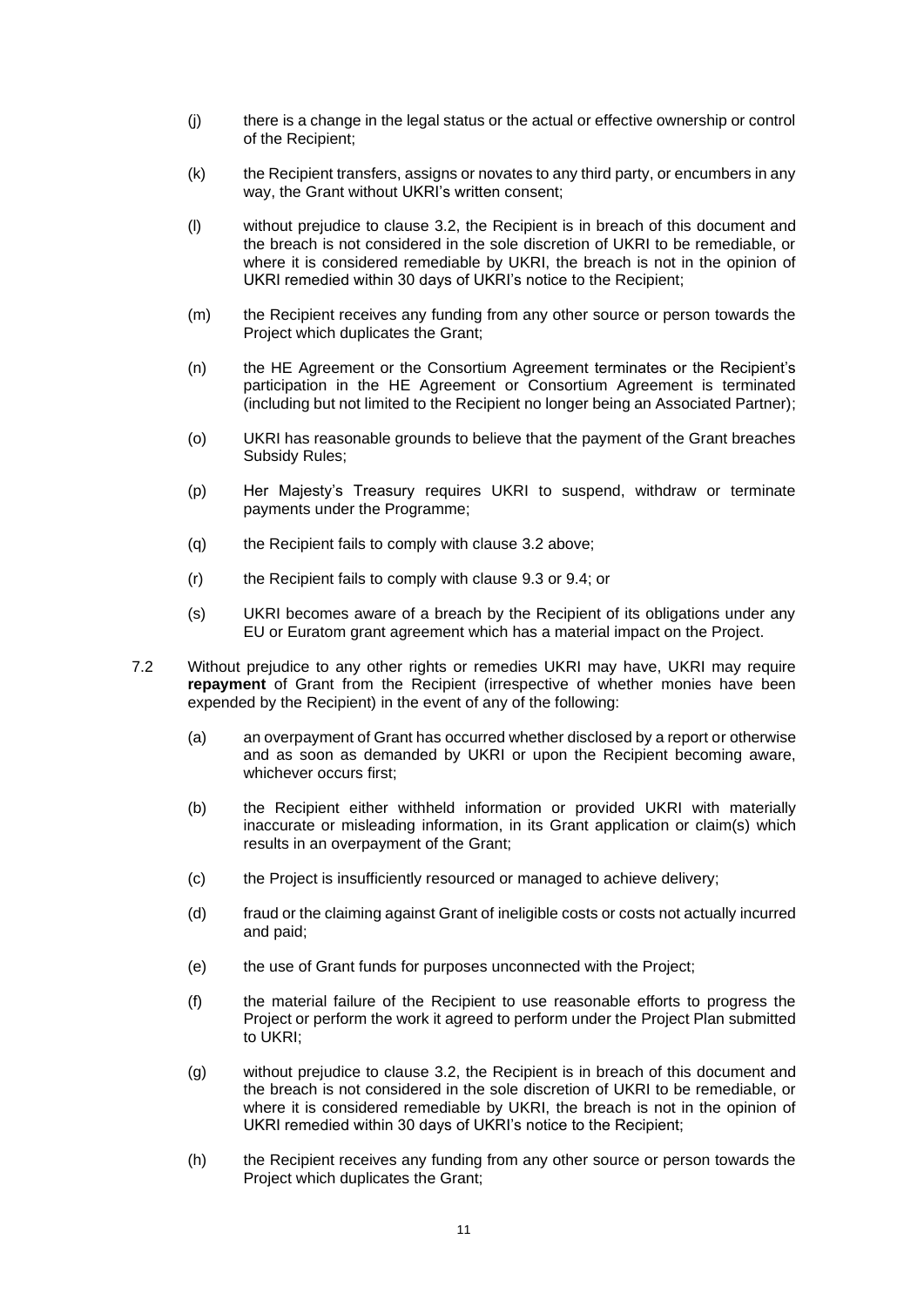- (i) the Recipient generates a Profit from the Project;
- (j) UKRI has reasonable grounds to believe that the payment of the Grant breaches Subsidy Rules;
- (k) the Recipient fails to comply with clause [3.2](#page-5-1) above;
- (l) a fundamental change to the Recipient's articles of association that has not been agreed by any third party funder(s) and/or UKRI, where the articles of association require such agreement to have been obtained; or
- (m) UKRI becomes aware of a breach by the Recipient of its obligations under any EU or Euratom grant agreement which has a material impact on the Project.
- 7.3 In relation to clause [7.2,](#page-10-0) the Recipient shall be required to pay such sums as notified by UKRI to UKRI within 30 days of receiving the notification.

#### <span id="page-11-2"></span>**8 FINANCIAL IRREGULARITY**

- 8.1 The Recipient warrants that it has adequate systems of financial control in place to identify fraud, bribery, corruption or any other financial irregularity in connection with the Grant.
- 8.2 If the Recipient suspects fraud, bribery, corruption or any other financial irregularity in connection with this Grant, it shall report it to UKRI immediately at [reportfraud@ukri.org.](mailto:reportfraud@ukri.org)
- 8.3 UKRI reserves the right to instruct the Recipient to take additional steps to address any actual or suspected financial irregularity in connection with the Grant.
- 8.4 The Recipient represents that neither it, nor to the best of its knowledge, any of its employees, agents, sub-contractors and/or subsidiaries have at any time prior to the start of the Grant Offer Letter:
	- (a) committed a Prohibited Act or been formally notified that it is subject to an investigation or prosecution which relates to an alleged Prohibited Act; and/or
	- (b) been listed by any government department or agency as being debarred, suspended, proposed for suspension or debarment, or otherwise ineligible for participation in government procurement programmes or contracts on the grounds of a Prohibited Act.
- 8.5 The Recipient shall not during the Term:
	- (a) commit a Prohibited Act; or
	- (b) do or suffer anything to be done which would cause UKRI or any of its employees, consultants, contractors, subcontractors or agents to contravene any of the Relevant Requirements or otherwise incur any liability in relation to the Relevant Requirements.
- <span id="page-11-1"></span><span id="page-11-0"></span>8.6 The Recipient shall during the Term:
	- (a) establish, maintain and enforce policies and procedures which are adequate to ensure compliance with the Relevant Requirements and prevent a Prohibited Act;
	- (b) require that its sub-contractors establish, maintain and enforce the policies and procedures referred to in clause [8.6\(a\);](#page-11-0)
	- (c) keep appropriate records of its compliance with its obligations under clauses [8.6\(a\)](#page-11-0) and [8.6\(b\);](#page-11-1)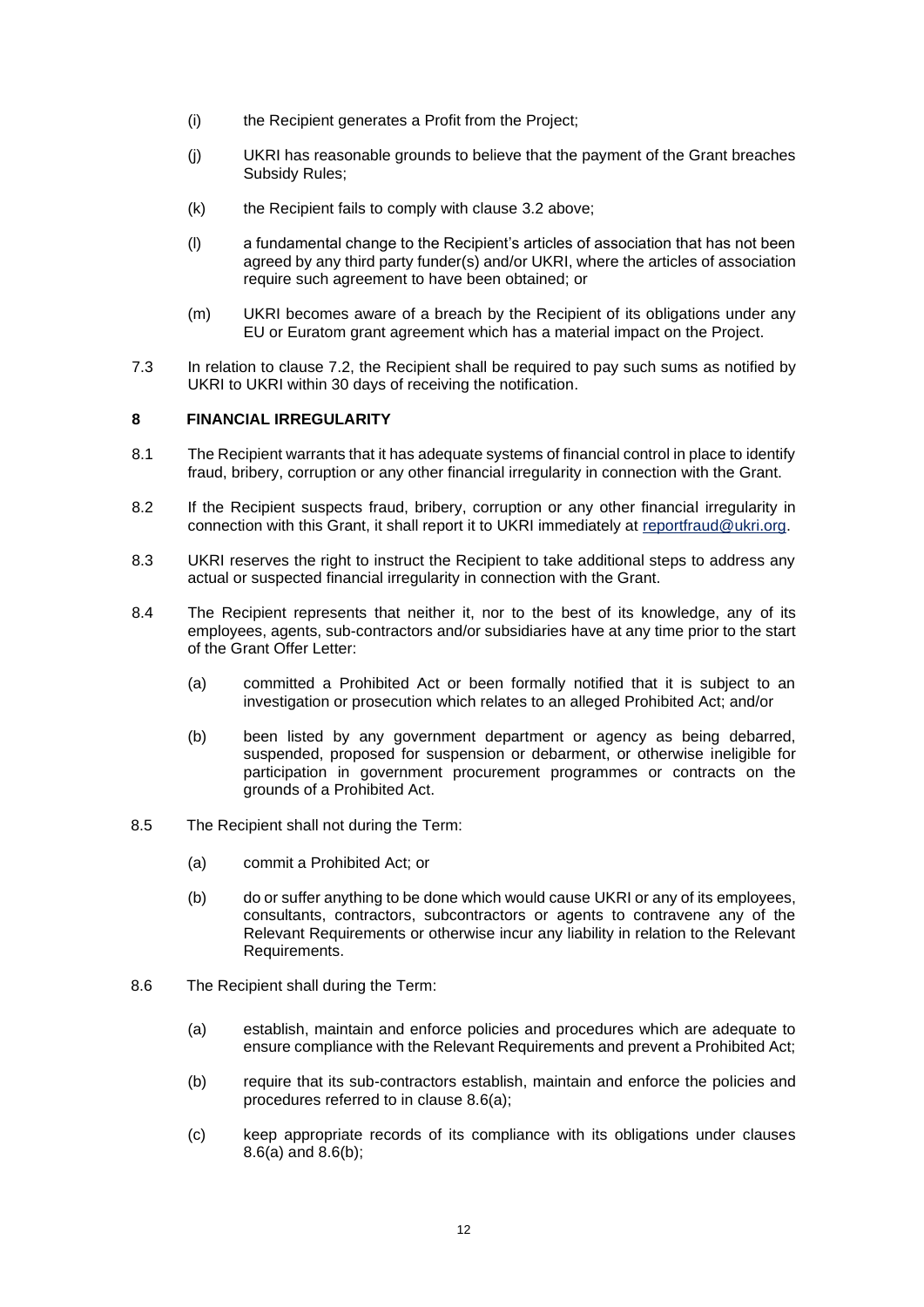- (d) if so required by UKRI, within thirty (30) calendar days of the of the start of the Grant Offer Letter, and at a frequency to be determined by UKRI, thereafter, certify in writing to UKRI, the compliance with this clause [8](#page-11-2) of all the persons associated with the Recipient including but not limited to any of its employees, agents, sub-contractors and/or subsidiaries in connection with this document. The Recipient shall provide such supporting evidence of compliance as UKRI may rationally request; and
- (e) have, maintain and where appropriate enforce an anti-bribery policy (which shall be disclosed to UKRI on request) to prevent it and any of its employees, agents, sub-contractors and/or subsidiaries from committing a Prohibited Act.

### **9 INTELLECTUAL PROPERTY**

- 9.1 **UKRI has no interest in the ownership of any Intellectual Property Rights developed under the Project. However, for a period of four years after the end of the Term, UKRI may object to the Recipient transferring ownership of or exclusively licensing Intellectual Property Rights, where in its opinion, the transfer or licensing affects the United Kingdom's security or defence interests.**
- 9.2 **The Recipient shall notify UKRI of any transfer of ownership or exclusive licensing of Intellectual Property Rights developed under the Project**
- <span id="page-12-0"></span>9.3 **On request, the Recipient shall allow UKRI to access the results of the Project for the purposes of developing, implementing and/or monitoring UKRI's policies or programmes. Any access rights granted under this clause shall be royalty-free and limited to non-commercial and non-competitive use.**
- <span id="page-12-1"></span>9.4 **Where the Recipient is a Public Research Organisation, it shall:**
	- (a) notify UKRI of any transfer of ownership or exclusive licensing of Intellectual Property Rights developed under the Project;
	- (b) take measures to implement the principles set out in points 1 and 2 of the Knowledge Transfer Code of Practice; and
	- (c) ensure that any researchers and other third parties involved in relevant activities in connection with the Project are aware of and comply with the Knowledge Transfer Code of Practice.

### **10 CONFIDENTIALITY AND INFORMATION MANAGEMENT**

- <span id="page-12-2"></span>10.1 UKRI reserves the right to request from the Recipient access to any additional information deemed necessary by UKRI in connection with the Grant, including, but not limited to, details of any studentships relating to the Project. The Recipient must provide or allow access to such requested information within two (2) weeks of such a request to the full extent permitted by Law.
- 10.2 The Recipient confirms that it has provided and shall continue to provide true and accurate information to UKRI upon UKRI's request, which (notwithstanding the generality of clause [10.1](#page-12-2) above) may include, but is not limited to, any financial and technical reports and/or any other communication regarding the viability of the Project to or from the EU or Coordinator or Beneficiary or the Recipient, provided that UKRI acknowledges that the Recipient shall be entitled to redact Confidential Information from such reports and/or communications prior to providing them to UKRI.
- 10.3 The Recipient shall ensure the Project is carried out in accordance with the General Data Protection Regulation and the Data Protection Act 2018 in performing their obligations under this document.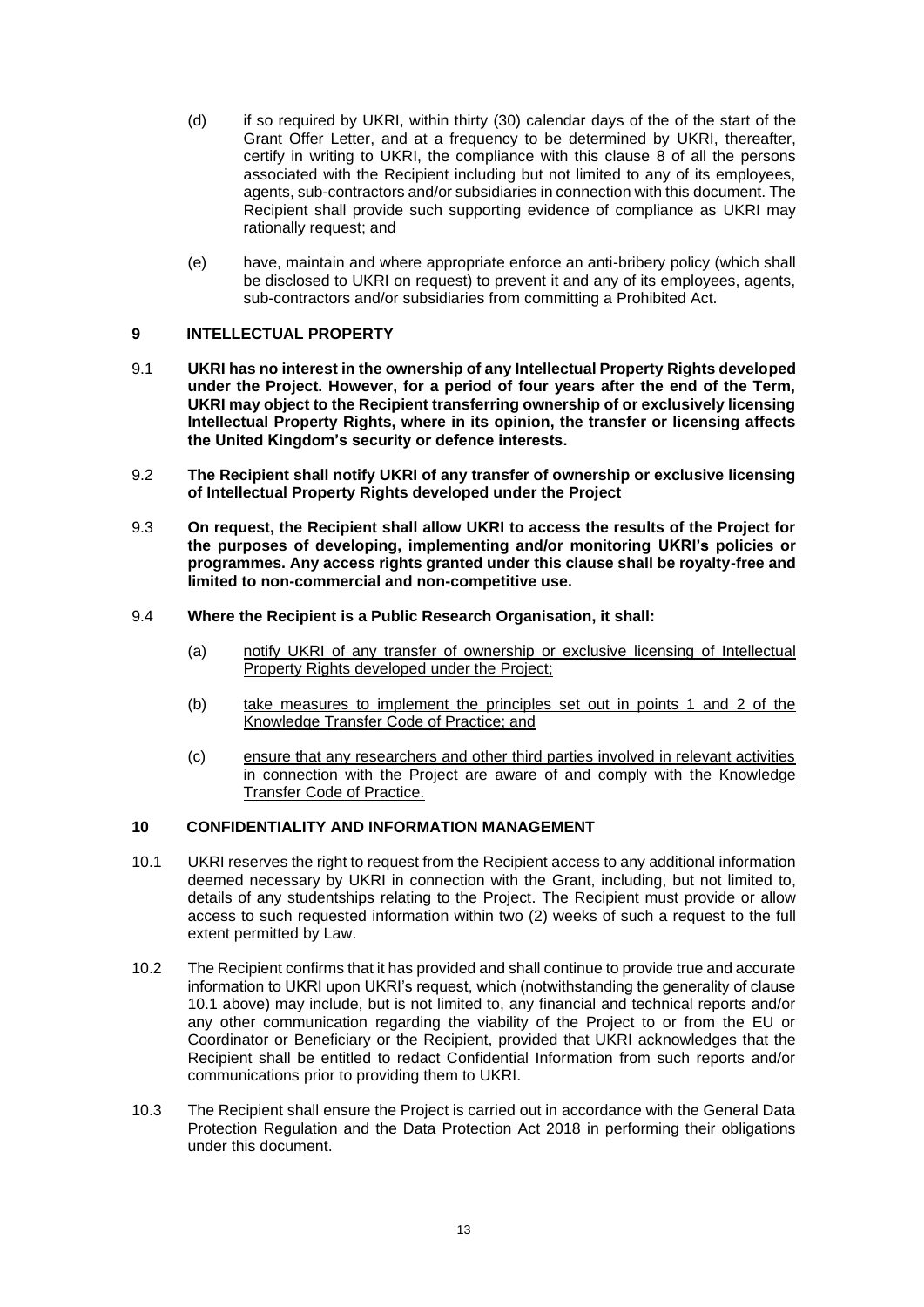<span id="page-13-0"></span>10.4 UKRI and the Recipient shall each be Controllers for their respective Personal Data. UKRI shall retain the Recipient's Personal Data and Confidential Information in confidence and only use such information as detailed in the UKRI's Information Management Policy, as published on its website. Information shall only be disclosed by UKRI in accordance with the Information Management Policy (obtained from [https://www.gov.uk/government/publications/privacy-notice-and-information](https://www.gov.uk/government/publications/privacy-notice-and-information-management-policy-innovate-uk)[management-policy-innovate-uk\)](https://www.gov.uk/government/publications/privacy-notice-and-information-management-policy-innovate-uk), and in accordance with clause [11.](#page-13-1)

#### <span id="page-13-1"></span>**11 FREEDOM OF INFORMATION**

- 11.1 The Recipient acknowledges that UKRI is subject to the requirements of the FOIA and EIR.
- 11.2 UKRI shall be responsible for determining (in its absolute discretion) whether any information:
	- (a) is exempt from disclosure in accordance with the FOIA or EIR; and
	- (b) is to be disclosed in response to a request for information.
- 11.3 The Recipient acknowledges that UKRI may be obliged under the FOIA or EIR to disclose information, in some cases even where that information is commercially sensitive:
	- (a) without consulting with the Recipient, or
	- (b) following consultation with the Recipient and having taken its views into account.

#### **12 PROCUREMENT**

- 12.1 The Recipient will adopt such policies and procedures that are required in order to ensure that value for money is obtained in the procurement of goods, services or works funded by the Grant.
- 12.2 Where the Recipient is a Contracting Authority within the meaning of the Procurement Regulations the Recipient will comply, as necessary, with the Procurement Regulations when procuring goods, services or works in connection with this Grant. UKRI shall not be liable for the Recipient's failure to comply with its obligations under the Procurement Regulations.

#### **13 SUBSIDIES**

- 13.1 UKRI does not consider that the Grant awarded to the Recipient is a subsidy under the Subsidy Rules.
- 13.2 The Recipient must inform UKRI of any other public funding applied for or awarded against the Eligible Costs covered by this application.
- 13.3 In the event that the Grant (or any part of it) is found to be a subsidy pursuant to the Subsidy Rules, UKRI may take one or more of the following actions pursuant to clause [7:](#page-9-1)
	- (a) suspend payment of the Grant;
	- (b) withdraw future payments of the Grant to the Recipient;
	- (c) require the repayment of the Grant by the Recipient; and/or
	- (d) terminate the Grant Offer Letter with immediate effect.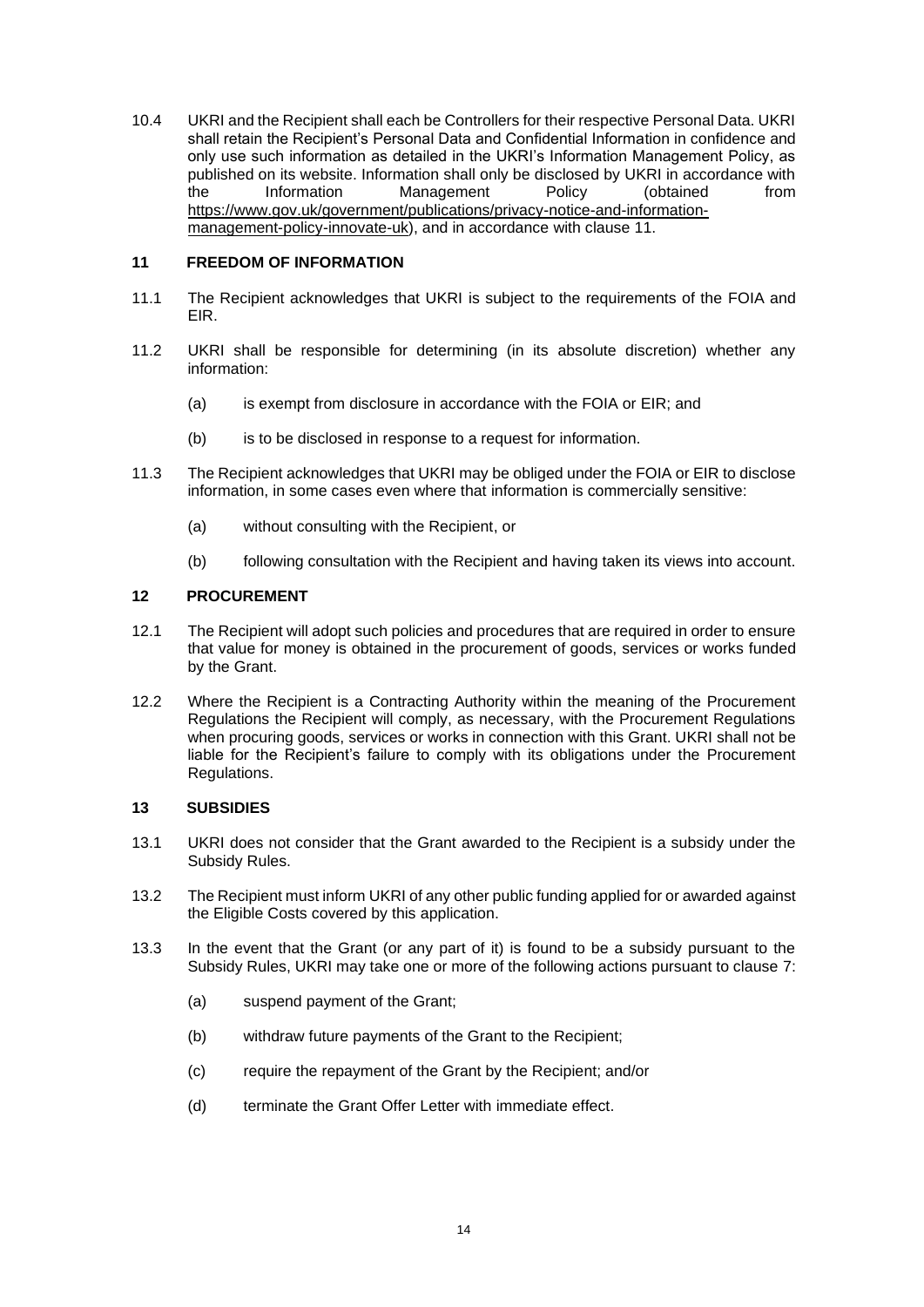### **14 DISPUTE RESOLUTION**

- 14.1 In the event that a dispute arises between UKRI and the Recipient, the parties will meet to try and negotiate a settlement in good faith. In the event that the parties are unable to resolve the matter, UKRI has the right to:
	- (a) unilaterally terminate the Grant Offer Letter and to seek repayment of all or part of the Grant paid to the Recipient; or
	- (b) to refer the matter to the London Court of International Arbitration (LCIA), whose decision will be binding. Any arbitration will be conducted in accordance with LCIA Arbitration Rules before one arbitrator seated in London. Unless otherwise agreed between the parties, the mediator shall be nominated by LCIA.

# **15 EQUALITY, DIVERSITY AND INCLUSION**

- 15.1 The Recipient must ensure that equality, diversity and inclusion ("**EDI**") is considered and supported at all stages throughout the Project, in accordance with all relevant legal obligations, including but not limited to those of anti-discrimination in the Equality Act 2010.
- 15.2 EDI will be monitored during the Project and its evaluation. This will require, (and is not limited to) sharing of staff EDI data when requested, (to the extent such staff data can be lawfully processed) and monitoring and reporting on EDI impacts in line with the Equality Act 2010. All personal data provided to UKRI will be processed in accordance with current UK data protection legislation, including the Data Protection Act 2018 and the General Data Protection Regulation.

### **16 HUMAN RIGHTS, SAFEGUARDING AND WHISTLEBLOWING**

- 16.1 The Recipient shall (and shall use its reasonable endeavours to procure that its staff shall) at all times comply with the provisions of the Human Rights Act 1998 in the performance of the Project as if the Recipient were a public body (as defined in the Human Rights Act 1998).
- 16.2 To prevent exploitation, abuse or harm from occurring, all relevant safeguarding legislation must be adhered to. UKRI particularly draw the Recipient's attention to child protection legislation and the Modern Slavery Act 2015. The Recipient should have sufficient policies and processes in place in order to foster safeguarding and to adhere to [UKRI's Preventing](https://www.ukri.org/wp-content/uploads/2020/10/UKRI-050920-PreventingHarmSafeguardingInResearchAndInnovationPolicy.pdf)  [Harm \(Safeguarding\) in Research and Innovation policy.](https://www.ukri.org/wp-content/uploads/2020/10/UKRI-050920-PreventingHarmSafeguardingInResearchAndInnovationPolicy.pdf)
- 16.3 The Recipient shall undertake, or refrain from undertaking, such acts as UKRI requests so as to enable UKRI to comply with its obligations under the Human Rights Act 1998.
- 16.4 The Recipient should adhere to good practice recommended by the [National Audit Office](https://www.nao.org.uk/wp-content/uploads/2014/01/Assessment-criteria-for-whistleblowing-policies.pdf)  [Assessment Criteria for Whistleblowing policies.](https://www.nao.org.uk/wp-content/uploads/2014/01/Assessment-criteria-for-whistleblowing-policies.pdf)

### **17 GENERAL**

17.1 In the event that UKRI's ability to deliver Grant funding is significantly affected by Force Majeure Event or circumstances beyond its control, including but not limited to changes in Law, UK Government or devolved administration policy and/or European Union policy or regulations, it may, in its absolute discretion, terminate the Grant Offer Letter and discontinue payments to the Recipient by giving the Recipient, with due regard to the circumstances, such reasonable notice as possible, and in writing, of its decision to terminate the Grant Offer Letter. In such circumstances, and unless illegal or unethical factors have contributed to the decision to terminate the Grant Offer Letter, UKRI will meet any Eligible Costs of the Project reasonably incurred by the Recipient prior to the date of termination.